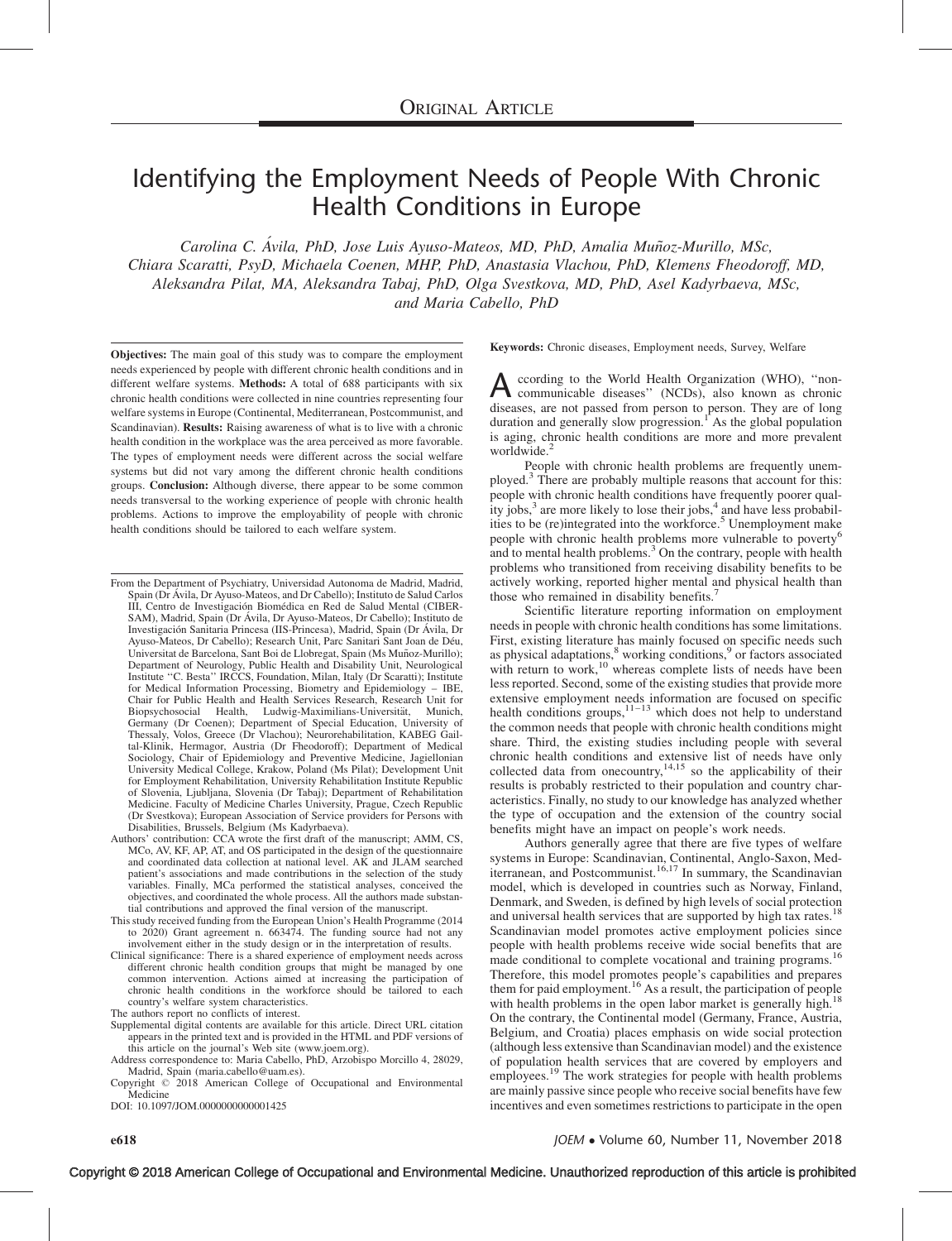labor market.[16](#page-6-0) Sheltered work and part-time employment are the most frequent employment options for people with health problems in these countries.<sup>[20](#page-6-0)</sup> The Anglo-Saxon model is implemented in United Kingdom and Ireland. This model, called also ''liberal'', is characterized by low public social assistance, allocating most of the social funds to working population sector.<sup>[17](#page-6-0)</sup> Active labor policies are developed so that people with health problems participate in the open labor market,<sup>[16](#page-6-0)</sup> which is characterized by high flexibility and wage dispersion.<sup>[17](#page-6-0)</sup> People with health problems and unemployed are at higher risk for poverty and underpayment.<sup>[16](#page-6-0)</sup> The Mediterranean model, which is located in Greece, Portugal, Italy, and Spain, has been described as a fragmented welfare system that overprotects certain population groups (particularly those who reached a certain disability threshold) while under protecting other population sectors.[19](#page-6-0) Mediterranean model has less generous social provisions in comparison with continental model. $20$  Family, charitable organiza-tions and informal support become important agents to cover the existing social needs.<sup>[19](#page-6-0)</sup> Employment policies are characterized by providing partial and low-wage social benefits to people with health providing partial and to the set of participate in the work market. Poverty rate among people with health problems is generally high.<sup>2</sup> Finally, Postcommunist model has been defined as ongoing transition model coming from a collectivist vision to a neoliberal system[.22](#page-6-0) Postcommunist welfare system is characterized by low social spending and poor health service coverage.<sup>[19](#page-6-0)</sup> Countries with a Postcommunist welfare generally lack of coherent employment policies, services, and systems for people with health problems.<sup>[20](#page-6-0)</sup> Postcommunist welfare system is located in countries such as Slovenia, Czech Republic, Poland, Slovakia and Estonia among others. To our knowledge no previous studies have analyzed whether people with chronic health conditions have different employment needs depending on the type of welfare system they benefit from.

This study is part of an European project which is aimed to systematically collect what has been done in terms of existing employment strategies, what is scientifically effective and what is perceived as needed so that people with chronic health conditions can fully participate at the work market.<sup>[23](#page-6-0)</sup> The present study is aimed to gather directly the perspective of people with chronic health conditions on what factors they perceived as favorable or unfavorable to their full participation and performance in the work market as well to compare whether the type of employment needs vary according to the type of chronic health condition experienced to the type of social welfare system and to type of occupation.

#### METHODS

## Design

Employment needs were, for the purpose of the project, defined according to the framework of the International Classification of Functioning, Disability and Health  $(ICF)$ ,  $^{24}$  $^{24}$  $^{24}$  as the modifiable environmental and/or personal factors that hinder (barriers) or/and facilitate (facilitators) people with chronic health conditions to participate in the labor force and to perform work activities in a similar way as people without chronic conditions.

The project targeted 6 ''umbrella chronic conditions groups'', representing the leading causes of Years Lived with Disability in Europe in 2015 (i.e. musculoskeletal disorders; mental and substance use; neurological disorders; diabetes, urological, blood and Endocrine disorders; Cardiovascular diseases and Chronic respira-tory).<sup>[25](#page-6-0)</sup> From these 6 main health conditions groups, one/two specific health conditions were selected because of their high prevalence in the workplace and/or due to the expertise of the participating centers. These specific health conditions are showed in the supplementary material (Table A), [http://links.lww.com/JOM/](http://links.lww.com/JOM/A473) [A473](http://links.lww.com/JOM/A473).

A step-by-step methodology was developed to firstly design an instrument able to collect the relevant employment needs, to secondly implement the questionnaire across the nine participating countries and, finally, to analyze the results obtained.

#### Designing of a Questionnaire to Collect the Employment Needs

First, different systematic mappings of the literature were conducted (one for each chronic health condition) to obtain a list of potential needs that were preidentified in previous studies and serve as starting point. The WHO's International Classification of Diseases version 10th codes  $(ICD-10)^{26}$  $(ICD-10)^{26}$  $(ICD-10)^{26}$  were used to operationalize the specific health conditions selected in literature (see supplementary tables, [http://links.lww.com/JOM/A473\)](http://links.lww.com/JOM/A473). All the mappings followed the same general inclusion criteria (ie, studies including samples of the above mentioned chronic health conditions and reporting employment needs). Electronic searching included sensitive keywords for each health condition and common words for employment needs. Pubmed and PsycInfo were the databases consulted. A secondary manual search including gray literature (reports, books, memories) was also performed for certain health conditions in case the number of articles found was lower than five. Employment needs and other study characteristics (sample size, design, country, and specific health condition/s collected) were extracted for all the articles and aggregated into one common database. Duplicate needs across health conditions were eliminated and similar or related needs were consolidated.

Second, a set of employment needs questions was designed based on the information extracted from the systematic mappings of the literature. All the questions were formulated so that participants had to rank to what extent a particular need was relevant for them. A 5-point scale was used to rate the interest of each possibility or strategy proposed to facilitate employment, ranging from "very unfavorable"<sup>[1](#page-6-0)</sup> to "very favorable."<sup>[5](#page-6-0)</sup> The list of employment needs questions is included in the supplementary table B, [http://links.lww.com/JOM/A473.](http://links.lww.com/JOM/A473) Additionally to the employment need questions, the study protocol included information on basic demographics such as age (in years), sex, living situation (living with own family; living with family of origin; living alone; living in a shared apartment; living in a residence of facility), occupational situation (employed for pay; not employed for pay), employment situation (working under a mainstream contract, working under special regimen or at sheltered employment, independent worker or entrepreneur without benefits for health condition, independent worker or entrepreneur with benefits for health condition), and current occupation, which was collected into 10 different categories according to the International Standard Classification of Occupations (ISCO) (Managers, Professional, Technicians and associate professionals, Clerical support workers, Service and sales workers, Skilled agricultural, forestry and fishery workers, Craft and related trades workers, Plant and machine operators, and assemblers, Elementary occupations, and Armed forces occupations). $27$  As people with chronic conditions usually experience more than one health condition, participants were asked to provide their answers taking into consideration the health condition they identified as primary. Moreover, information on other comorbid chronic conditions and other known medical or psychological conditions, genetic syndromes, allergies, or intolerances was also collected.

Type of welfare system was also included. The project collected participants from four different welfare systems in Europe: Continental (people living in Germany, Austria, and Slovenia), Mediterranean (participants from Greece, Italy, and Spain), Nordic/Scandinavian (Norway), and Postcommunist (Czech Repub-lic and Poland).<sup>[20](#page-6-0)</sup>

 $\degree$  2018 American College of Occupational and Environmental Medicine e619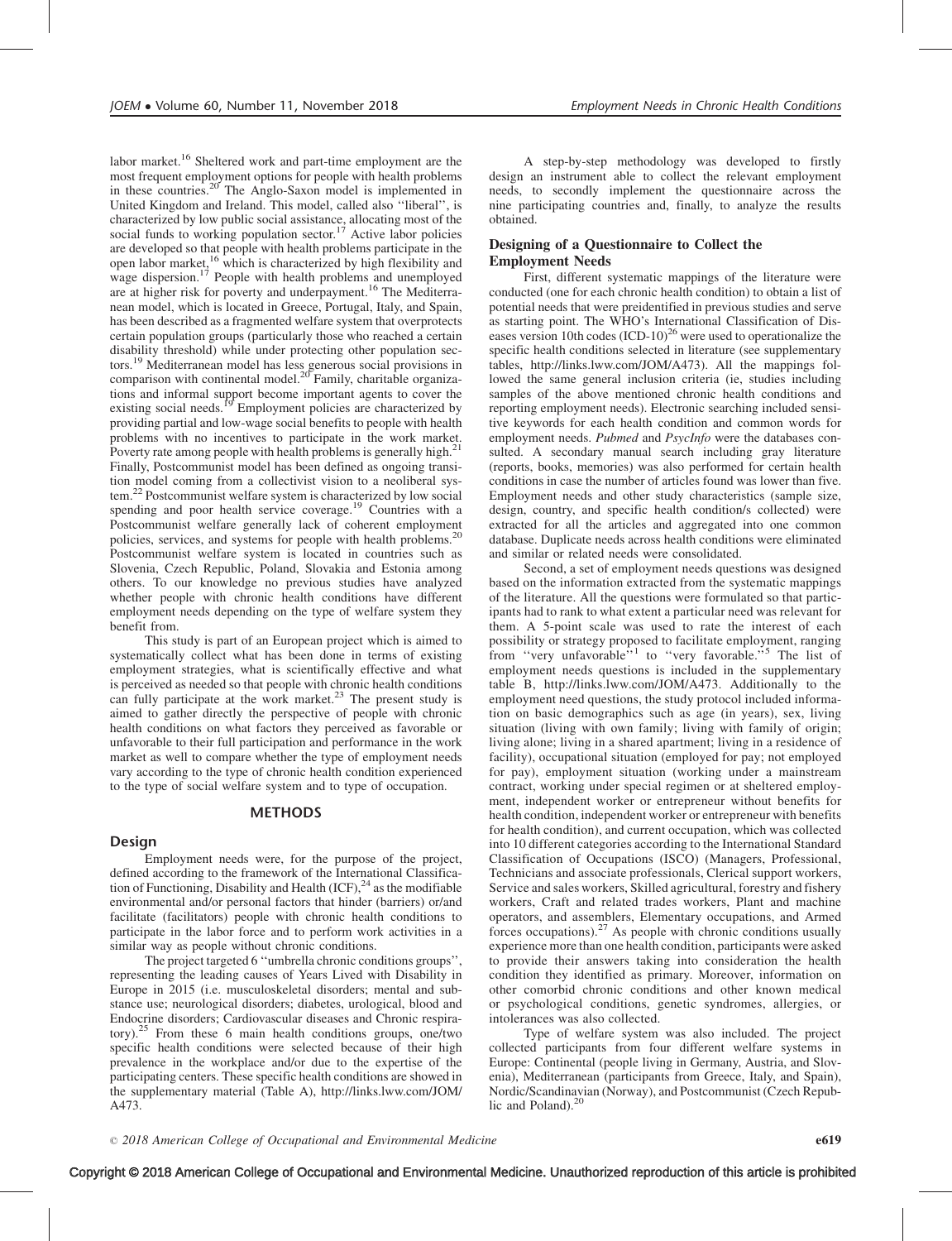#### Implementation of an Online Survey in Nine European Countries

All the study questions were originally created in English and translated into their respective national languages by the project researchers (Czech, Italian, German, Greek, Norwegian, Polish, Slovene, and Spanish). Each of the nine recruiting countries (Austria, Czech Republic, Germany, Greece, Italy, Norway, Poland, Slovenia, and Spain) established different Google Forms platforms for their corresponding national language. The first page of the online survey informed participants about scope, content, and the kind of information collected. A national contact was available in all the online forms in case of questions or further information. The submission of answers implied the consent of people to participate. The study was locally approved by the Ethics Committees of the following institutions: Gailtal Klinik—Neurologische Rehabiliation (Austria), Ludwig-Maximilians-Universitataet Muenchen (Germany), PanepistimioThessalias (Greece), Fondazione IRCSS IstitutoNeurologico Carlo Besta (Italy), Uniwesrytet Jagiellonski (Poland), University Rehabilitation Institute (Slovenia), ParcSanitari Sant Joan de Déu (Spain), and Universidad Autónoma de Madrid (Spain). Following the local rules, data collected from Czech Republic and Norway did not require local ethical approvals because the study had already been approved by the study coordinator. Helsinki declaration principles of anonymity and confidentiality were met in all the cases.

#### Sample

The study inclusion criteria were adults (18 to 66 years old), who had been diagnosed of any of the six chronic health conditions above mentioned. A two-stage sampling process was used. First, the researchers identified a list of relevant organizations (eg, NGOs, patients associations) for each participating country. In total, 91 national and regional organizations were identified. A responsible person from each organization was contacted by mail so that they could disseminate the questionnaire among the people with the selected chronic health conditions. The email included the link to participate in the survey, a summary of the study objectives along with the request to contact members of the patient organizations and to inform them about the survey. A total of 55 (60%) organizations answered and agreed to distribute the study by means of their usual disseminating procedures (newsletter, information published on websites, contact via e-mail). Final sample were those patients who met the inclusion criteria and were interested to participate in the online survey. Data collection was conducted between August and October 2016.

#### Statistical Analyses

Two types of statistical analyses were conducted. One of them was addressed to check the properties of the questionnaire. The second ones were aimed to describe and compare the employment needs across the different chronic health condition groups.

First, one confirmatory factor analysis (CFA) was run using the Weight Least Square Mean (WLSM) estimation to check whether latent structure of the scale fitted with a six-factor model (ad hoc hypothesized). The fit of the model was assessed considering the Comparative Fit Index (CFI), the Tucker-Lewis Index (TLI), and the Root Mean Square Error of Approximation (RMSEA). Standards proposed by Hu and Bentler (1999) were considered as indicators of an acceptable fit:  $CFI > 0.90$ ;  $TLI > 0.90$ ; RMSEA < 0.08. The reliability of the six different employment domains was also estimated using the Cronbach's alpha coefficients. Interpretation of Cronbach's alpha was done according to Cohen's recommendations.

Secondly, a general profile comprising sociodemographic, health and the specific employment needs characteristics of the sample was obtained. Mean and standard deviation (SD) for continuous variables and frequencies and percentages for qualitative ones were calculated. Items were added into their respective employment need domain to obtain six different employment domain scores. As each employment domain included different number of items, raw total scores were transformed them into a 0 to 100 range so that the six domains scores were comparable. Higher scores meant the domain was perceived as more favorable. Chisquared tests for qualitative variables and ANOVA for quantitative variables were conducted to check differences in demographic, health characteristics and employment needs domains across the six main health condition groups (Depression, Ischemic Heart Disease, Diabetes, Chronic Obstructive Pulmonary disease, Migraine and Low & Back Pain). In addition, ANOVA analyses were run to see whether the employment need domains were differently perceived across the four welfare system groups (Nordic, Continental, Mediterranean, and Eastern). Effect sizes (Cohen's d and Cramer's V for quantitative and qualitative variables, respectively) and Post-hoc Bonferroni comparisons were calculated in case the results of the group comparisons were significant. Statistical significance was considered with a P value  $\leq 0.05$ . Missing cases were not imputed. All the statistical analyses were conducted with STATA version  $14^{29}$  and Mplus version  $7.^{30}$  $7.^{30}$  $7.^{30}$ 

#### RESULTS

#### Designing of a Questionnaire to Collect the Employment Needs

PubMed and PsychInfo databases revealed 1249 unique publications (12 for migraine search terms, 232 for depression, 249 for COPD, 125 for back and neck pain, 325 for diabetes; and 306 for ischemic heart disease) for the 5 previous years. After applying exclusion and inclusion criteria by two independent researchers, a total of 122 articles were included in the mapping (3 for migraine, 26 for depression, 71 for COPD, 14 for Back and neck pain, 5 for diabetes, 3 for ischemic heart disease) and the needs mentioned in those articles were extracted and computed for inclusion in the survey questionnaire.

A total of 40 needs aggregated into 6 different categories were identified and selected in order to cover the whole spectrum of the 6 chronic health conditions and address both employed as unemployed participants.

The six domains were named as follows: (1) Environmental and Physical adaptations of the workplace; (2) Working Conditions; (3) Legislative needs; (4) Medical and Health Care needs; (5) Personal Education and Training; and (6) Raising Awareness in the Workplace. This six-factor model adjusted properly  $(RMSEA = 0.05; TFI = 0.92; CFI; 0.93)$ . The specific factor loadings (Supplementary table B, [http://links.lww.com/JOM/](http://links.lww.com/JOM/A473) [A473\)](http://links.lww.com/JOM/A473) ranged from 0.36 to 0.81 indicating a significant contribution of all the items on their corresponding domains. Only item 15 from domain ''working conditions'' and item 24 from ''legislative needs'' domain obtained factors lower than 0.05. These two items were not considered in the respective employment domain scoring. The Cronbach alpha coefficients of the six domains ranged from 0.79 to 0.84 indicating a moderate-to-high internal consistence.

### Implementation of an Online Survey in Nine European Countries

#### Basic Characteristics of the Sample

A total of 857 participants completed the survey. After excluding participants who did not have as main chronic health condition one of the 6 selected diagnoses, answers from 686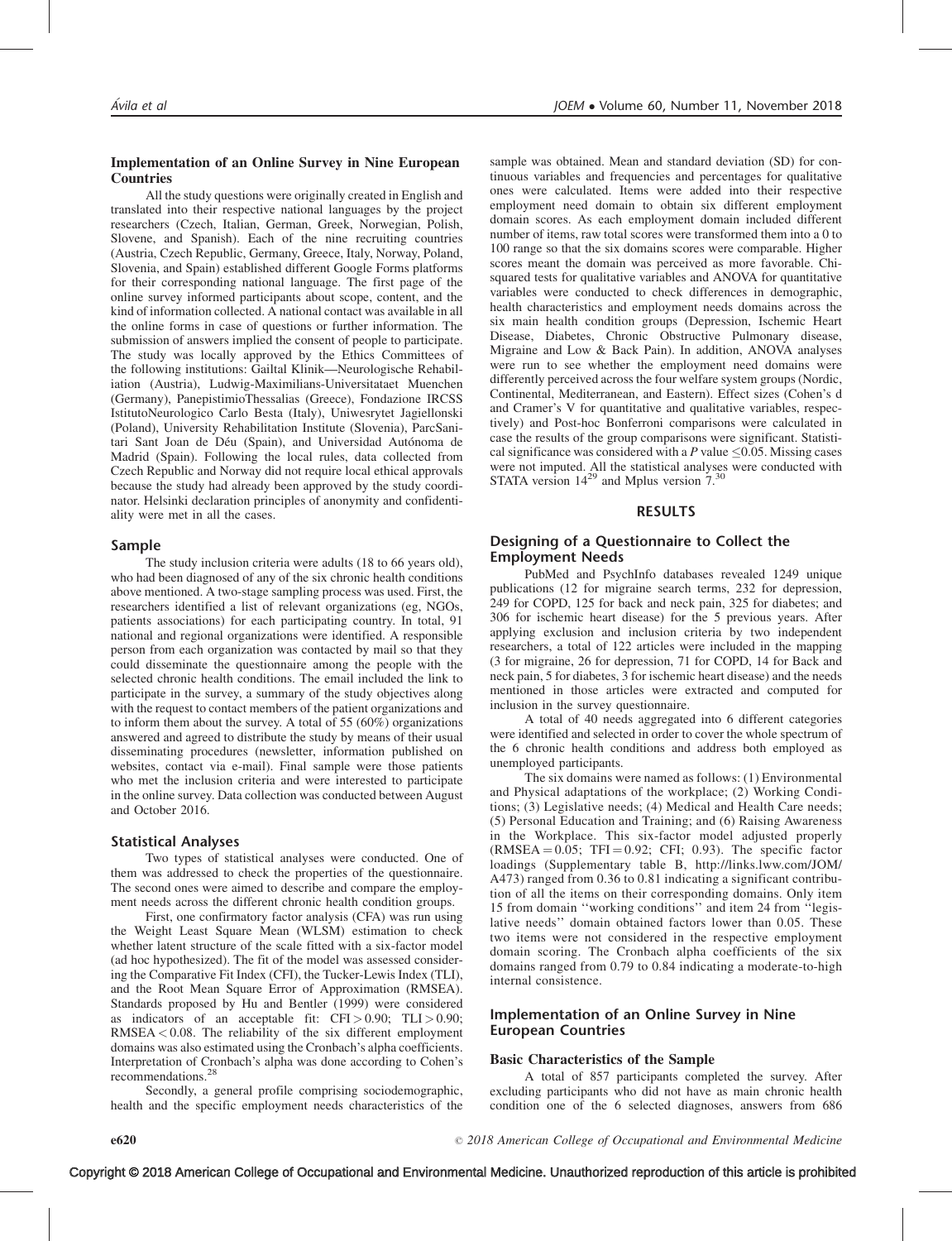| <b>Variables</b>                                                       | <b>Total</b><br><b>Sample</b><br>$(n = 686)$ | <b>Migraine</b><br>$(n = 137)$ | <b>Back and</b><br><b>Neck Pain</b><br>$(n=95)$ | <b>COPD</b><br>$(n = 86)$  | <b>Depression</b><br>$(n=122)$ | <b>Diabetes</b><br><b>Mellitus</b><br>$(n=191)$ | <b>Ischemic</b><br><b>Heart Disease</b><br>$(n=55)$ | $\chi^2/F^*$<br>(P)                                | $ES^{\dagger}$ |
|------------------------------------------------------------------------|----------------------------------------------|--------------------------------|-------------------------------------------------|----------------------------|--------------------------------|-------------------------------------------------|-----------------------------------------------------|----------------------------------------------------|----------------|
| Sex: females $n, \%$                                                   | 470 (68.81)                                  | 122(89.71)                     | 73 (76.84)                                      | 46 (54.12)                 | 89 (73.55)                     | 120 (62.83)                                     | 20(36.36)                                           | 70.51 $(P < 0.001)$ 0.32                           |                |
| Age: mean (SD)<br>Paid employment:<br>yes $n, \%$                      | 45.39 (0.44)<br>467 (68.08)                  | 43.18(0.87)<br>100 (72.99)     | 45.91(1.13)<br>55 (57.89)                       | 49.41 (1.32)<br>54 (62.79) | 43.57(1.01)<br>71 (58.20)      | 44.35 (0.86)<br>150 (78.53)                     | 51.41 (1.24)<br>37 (67.27)                          | 7.57 $(P < 0.001)$ 0.22<br>4.56 $(P < 0.001)$ 0.16 |                |
| Employment situation<br>(only employed) $n, \%$                        |                                              |                                |                                                 |                            |                                |                                                 |                                                     | 26.46 $(P = 0.055)$ 0.13                           |                |
| Mainstream<br>employed                                                 | 386 (79.42)                                  | 90 (85.71)                     | 48 (80)                                         | 42(70)                     | 58 (79.45)                     | 120 (80.54)                                     | 28 (71.79)                                          |                                                    |                |
| Quota/shelter/other<br>special                                         | 44 (9.05)                                    | 7(6.67)                        | 4(6.67)                                         | 5(8.33)                    | 7(9.59)                        | 16(10.74)                                       | 5(12.82)                                            |                                                    |                |
| Mainstream<br>self-employed                                            | 42 (8.64)                                    | 3(2.86)                        | 7(11.67)                                        | 11(18.33)                  | 5(6.85)                        | 13 (8.72)                                       | 3(7.69)                                             |                                                    |                |
| Special regimen<br>self-employed                                       | 14 (2.88)                                    | 5(4.76)                        | 1(1.67)                                         | 2(3.33)                    | 3(4.11)                        | $\overline{0}$                                  | 3(7.69)                                             |                                                    |                |
| Education, $n$ %                                                       |                                              |                                |                                                 |                            |                                |                                                 |                                                     | 45.49 $(P < 0.001)$ 0.15                           |                |
| Secondary<br>education or less                                         | 133 (19.39)                                  | 21(15.33)                      | 24 (25.26)                                      | 31 (36.05)                 | 23 (18.85)                     | 21 (10.99)                                      | 13 (23.64)                                          |                                                    |                |
| High school/<br>professional<br>diploma                                | 274 (39.94)                                  | 44 (32.12)                     | 46 (48.42)                                      | 25(29.07)                  | 51 (41.80)                     | 85 (44.50)                                      | 23 (41.82)                                          |                                                    |                |
| Bachelor degree                                                        | 114 (16.62)                                  | 28 (20.44)                     | 14 (14.74)                                      | 11(12.79)                  | 22(18.03)                      | 30 (15.71)                                      | 9(16.36)                                            |                                                    |                |
| University<br>completed                                                | 165(24.05)                                   | 44 (32.12)                     | 11(11.58)                                       | 19 (22.09)                 | 26(21.31)                      | 55 (28.80)                                      | 10(18.18)                                           |                                                    |                |
| Income perception, $n \%$                                              |                                              |                                |                                                 |                            |                                |                                                 |                                                     | 7.37 $(P=0.69)$                                    |                |
| I earn the same<br>than others                                         | 292 (42.88)                                  | 48 (35.29)                     | 37 (39.78)                                      | 35 (41.67)                 | 39 (31.97)                     | 105 (54.97)                                     | 28 (50.91)                                          |                                                    |                |
| I earn less than<br>people with my<br>educational level/<br>profession | 355(52.13)                                   | 81 (59.56)                     | 53 (56.99)                                      | 43 (51.19)                 | 79 (64.75)                     | 75 (39.27)                                      | 24 (43.64)                                          |                                                    |                |
| I earn more than<br>others                                             | 34 (4.99)                                    | 7(5.15)                        | 3(3.23)                                         | 6(7.14)                    | 4(3.28)                        | 11(5.76)                                        | 3(5.45)                                             |                                                    |                |
| Comorbid problems, $n$ %                                               |                                              |                                |                                                 |                            |                                |                                                 |                                                     | 69.94 $(P < 0.001)$ 0.23                           |                |
| None                                                                   | 122 (17.78)                                  | 16(11.68)                      | 15 (15.79)                                      | 9(10.47)                   | 8(6.56)                        | 65 (34.04)                                      | 9(16.36)                                            |                                                    |                |
| Two                                                                    | 302 (44.02)                                  | 61(44.53)                      | 29 (30.53)                                      | 45(52.53)                  | 62(50.82)                      | 72 (37.70)                                      | 33 (60.00)                                          |                                                    |                |
| More than two                                                          | 262 (38.19)                                  | 60(43.80)                      | 51 (53.68)                                      | 32 (37.21)                 | 52 (42.62)                     | 54 (28.27)                                      | 13 (23.64)                                          |                                                    |                |

| TABLE 1. Main Demographic Data For Total Sample and by Type of Health Condition |  |  |  |
|---------------------------------------------------------------------------------|--|--|--|
|---------------------------------------------------------------------------------|--|--|--|

(80.04%) participants were analyzed. From these, 69% (70%) were female, and mean age was 45 years (SD 0.44). Table 1 shows the main characteristics of the study population. More than 80% of the participants ( $n = 564$ ) reported to have at least a secondary comorbid health condition. There were significant differences across health conditions in the variables: sex, age, level of education, employment situation and presence of comorbid problems. However, sizes effects of these differences were moderate to small.

#### Description of the Specific Employment Needs

Descriptive analyses of the 40 items showed that more than half of the items were rated ''very favorable'' to at least 50% of the participants (Supplemental material, [http://links.lww.com/JOM/](http://links.lww.com/JOM/A473) [A473](http://links.lww.com/JOM/A473)). The items more frequently rated as favorable were those related to Working conditions, that is, ''Having the possibility to secure time-off for medical appointments'' considered as favorable or very favorable by 90% of participants, and ''Having a flexible work routine with the possibility to manage timings in an independent way and to adjust breaks and schedules'' which was considered as favorable or very favorable by 87% of participants ( $n = 562$ ). On the contrary, ''Giving the company the possibility lo legally terminate the job in case productivity decreases due to chronic condition'' was rated as unfavorable/very unfavorable by  $75\%$  ( $n = 468$ ) of participants.

#### Employment Needs Categories by Chronic Health Conditions Groups

Mean scores for each employment need domain by the different health condition groups and in the total sample are showed in Table 2. The employment need domain with higher scores (rated more frequently as favorable) was raising awareness in the workplace, whereas the domains with lower scores (rated less frequently as favorable) were specific medical and health care and legislative actions. All the employment domain mean scores were considered similarly favorable across the different health condition groups. Only the working condition domain reported significantly differences mean scores across the six chronic health condition groups. However, effect size of these differences was small. In fact, pair wise comparisons revealed that only participants with migraine scored higher in comparison with people with diabetes mellitus.

 $\degree$  2018 American College of Occupational and Environmental Medicine e621

# Copyright © 2018 American College of Occupational and Environmental Medicine. Unauthorized reproduction of this article is prohibited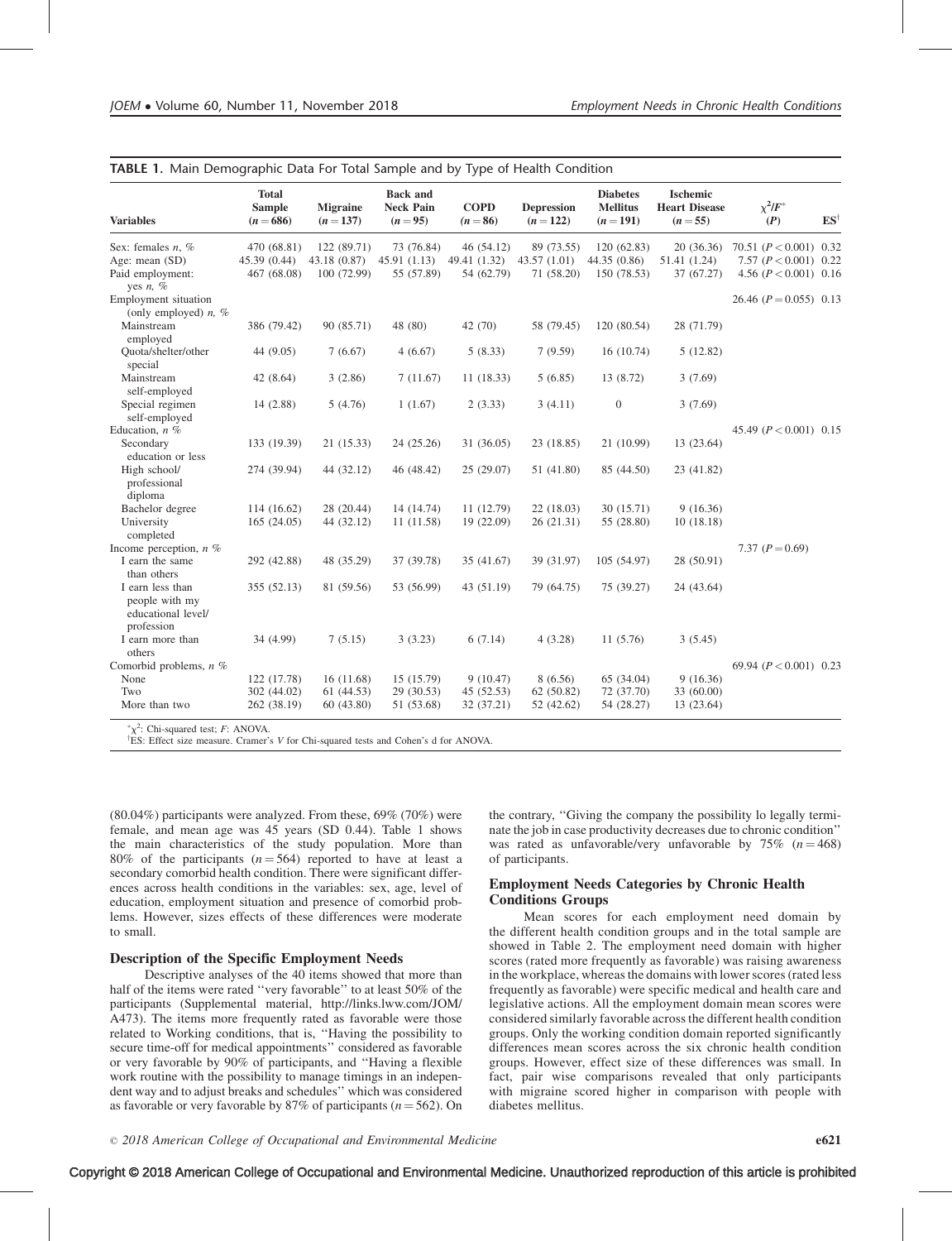| <b>Employment Needs</b><br>Mean (SD)     | <b>Total Sample</b><br>$(n = 686)$ | <b>Migraine</b><br>$(n=137)$ | <b>Back and</b><br><b>Neck Pain</b><br>$(n=95)$ | $\mathbf{COPD}^*$<br>$(n = 86)$ | <b>Depression</b><br>$(n=122)$ | <b>Diabetes</b><br><b>Mellitus</b><br>$(n=191)$ | <b>Ischemic</b><br><b>Heart Disease</b><br>$(n=55)$ | $\mathbf{F}^{\dagger}$ (P)                                                                                                          | $ES^{\ddagger}$ |
|------------------------------------------|------------------------------------|------------------------------|-------------------------------------------------|---------------------------------|--------------------------------|-------------------------------------------------|-----------------------------------------------------|-------------------------------------------------------------------------------------------------------------------------------------|-----------------|
| Physical adaptations                     |                                    |                              |                                                 |                                 |                                |                                                 |                                                     | 78.55 (19.22) 82.07 (18.86) 76.19 (19.76) 73.82 (19.94) 79.04 (18.63) 79.36 (18.59) 77.76 (20.31) 1.95 ( $P = 0.084$ )              | 0.09            |
| Working conditions                       |                                    |                              |                                                 |                                 |                                |                                                 |                                                     | 77.84 (17.50) 81.49 (15.61) 75.91 (19.94) 75.69 (16.40) 80.35 (15.86) 74.70 (18.43) 75.97 (17.15) 3.28 ( $P = 0.006$ )              | 0.13            |
| Legislative needs                        |                                    |                              |                                                 |                                 |                                |                                                 |                                                     | 76.83 (23.61) 73.07 (25.44) 78.67 (22.97) 78.07 (19.39) 78.27 (25.09) 76.90 (23.69) 77.28 (21.77) 0.86 (P=0.51)                     | < 0.01          |
| Medical and health<br>care needs         |                                    |                              |                                                 |                                 |                                |                                                 |                                                     | $76.64$ (18.87) $77.27$ (15.88) $73.68$ (22.09) $75.07$ (17.35) $79.12$ (19.76) $77.49$ (19.89) $73.55$ (14.72) 1.21 ( $P = 0.30$ ) | 0.04            |
| Personal education<br>and training       |                                    |                              |                                                 |                                 |                                |                                                 |                                                     | 78.30 (20.33) 77.25 (20.19) 75.71 (23.02) 77.79 (17.56) 79.79 (21.19) 80.91 (19.08) 73.92 (21.13) 1.39 (P=0.23)                     | 0.06            |
| Increasing awareness<br>in the workplace |                                    |                              |                                                 |                                 |                                |                                                 |                                                     | 78.71 (20.89) 77.70 (21.24) 79.80 (18.72) 76.56 (17.92) 79.84 (21.81) 79.80 (22.75) 75.41 (18.22) 0.64 ( $P=0.67$ )                 | < 0.01          |

| TABLE 2. Employment Need Domains Scores for Total Sample and by Type of Health Condition |  |
|------------------------------------------------------------------------------------------|--|
|------------------------------------------------------------------------------------------|--|

Chronic obstructive pulmonary disease.

<sup>†</sup>F: ANOVA.

<sup>‡</sup>E.S: Effect size measure. Cohen's d for ANOVA.

<sup>§</sup>Bonferroni post hoc comparisons. Significant differences were found between migraine and diabetes scores (mean difference =  $-6.78$ ;  $P = 0.01$ ).

#### Employment Needs Categories by Type of Welfare System

With the exception of the Working Conditions domain, all the employment need domains were differently perceived in the four welfare system groups (Table 3). In general, participants from Continental and Mediterranean countries perceived more favorably employment needs related to Personal Education & Training, Raising Awareness in the Workplace and Health and Medical care in comparison with participants from Scandinavian system (Table 3). The Raising Awareness in the Workplace domain also obtained higher scores in Continental (mean diff  $= 11.35$ ;  $P \leq 0.001$ ) and Mediterranean countries (mean diff = 11.53;  $P \leq 0.001$ ) in comparison with Postcommunist countries. Effect sizes of these differences were small-to-moderate. The legislative needs domain was more helpful for Postcommunist group in comparison with participants from Scandinavian (mean diff = 12.51;  $P \le 0.001$ ) and from Mediterranean models (mean  $diff = 8.28$ ;  $P = 0.029$ ). However, effect sizes of differences were small.

#### Employment Needs Categories by Main Type of Occupation (Only Employed)

Employment needs mean sores for each occupational group are showed in Table 4. No significant differences were found for type of employment needs among the different ISCO occupation groups.

#### **DISCUSSION**

The present study has reported relevant findings and constitutes a first step towards the creation of meaningful strategies to promote employability of people with chronic health conditions as it allowed us to directly collect opinions amongst the real users of employment strategies.

Our study has collected a list of specific employment needs perceived as very favorable or very unfavorable by people with six different chronic health condition groups in nine different countries which represent four types of social welfare systems. In general, participants of our study scored very favorably to have a flexible work routine, which is line with previous studies conducted at country level.<sup>14,15</sup> In addition, people rated very positively the fact of securing time to attend medical appointments, which to our knowledge had not been reported by previous literature.

On the other hand, this study also showed that people with chronic health conditions scored very unfavorably the fact of being laid-off should their productivity decreased because of their chronic health condition issues. This is a challenging situation if we consider that one the reasons that employers have frequently reported for not hiring people with health problems is the fear of legal liability.<sup>[31](#page-6-0)</sup> However, existing evidence suggests that hiring people with health

| <b>Employment Needs</b><br>Mean (SD)     | <b>Scandinavian</b><br>$(n = 144)$ | <b>Continental</b><br>$(n = 184)$ | Mediterranean<br>$(n = 270)$ | <b>Postcommunist</b><br>$(n = 87)$ | $F^*(P)$                | $ES^{\dagger}$ | <b>Bonferroni</b><br>Comparisons <sup>1</sup>    |  |
|------------------------------------------|------------------------------------|-----------------------------------|------------------------------|------------------------------------|-------------------------|----------------|--------------------------------------------------|--|
| Physical adaptations                     | 78.93 (20.75)                      | 74.05 (22.27)                     | 82.04 (18.05)                | 76.19 (11.89)                      | 5.85 $(<0.001$ )        | 0.16           | MED > CONT                                       |  |
| Working conditions                       | 78.09 (22.80)                      | 78.99 (16.70)                     | 76.32 (17.28)                | 76.64 (9.15)                       | 0.88(0.45)              |                |                                                  |  |
| Legislative needs                        | 71.48 (28.45)                      | 79.10 (24.48)                     | 75.71 (22.87)                | 83.99 (10.65)                      | 5.61 (< 0.001)          | 0.15           | $POST > SCAN$ and $MED$<br>CONT > SCAN           |  |
| Medical and health<br>care needs         | 68.62 (24.74)                      | 78.09 (15.88)                     | 80.34 (17.39)                | 72.65 (11.73)                      | $11.36 \, (\leq 0.001)$ | 0.23           | $CONT$ and $MED > SCAN$<br>MED > POST            |  |
| Personal education<br>and training       | 70.02 (25.63)                      | 80.37 (22.29)                     | 81.66 (16.98)                | 75.51 (14.51)                      | $9.21 \le 0.001$        | 0.21           | CONT and $MED > SCAN$                            |  |
| Increasing awareness in<br>the workplace | 70.54 (28.40)                      | 81.89 (17.50)                     | 82.07 (20.58)                | 72.19 (11.95)                      | 11.88 (< 0.001)         | 0.23           | $CONT$ and $MED > SCAN$<br>CONT and $MED > POST$ |  |

#### TABLE 3. Employment Need Domains Scores by Type Of Welfare System

 $*F: ANOVA.$ 

ES: Effect size measure. Cohen's d for ANOVA.

z Bonferroni comparisons: SCAN, Scandinavian; MED, Mediterranean; CONT, Continental; POST, Postcommunist.

2018 American College of Occupational and Environmental Medicine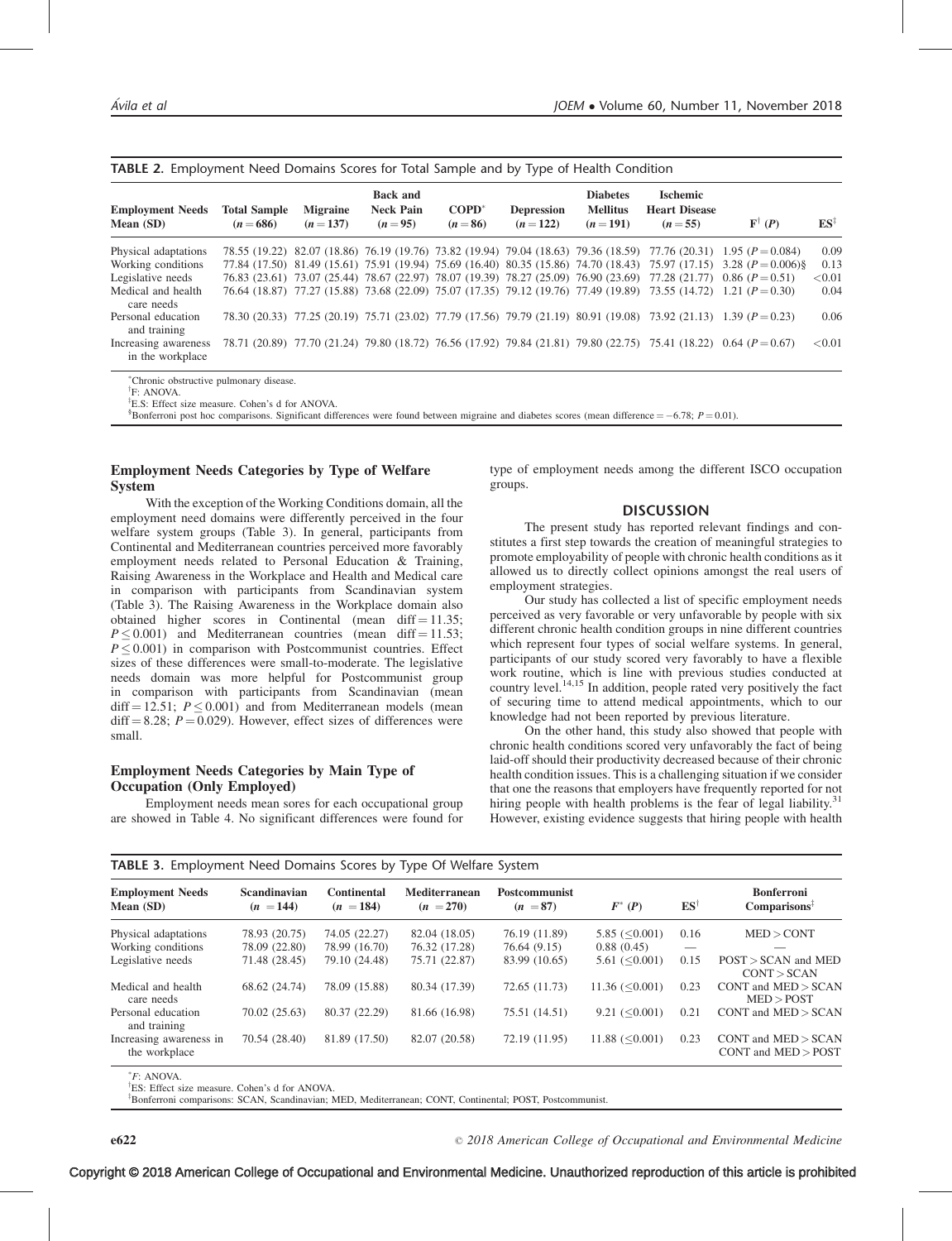|                                     | <b>Employment Need Domains MD (SD)</b> |                              |                             |                                                |                                           |                                                 |  |  |  |  |
|-------------------------------------|----------------------------------------|------------------------------|-----------------------------|------------------------------------------------|-------------------------------------------|-------------------------------------------------|--|--|--|--|
| Occupation (ISCO)                   | <b>Physical</b><br><b>Adaptations</b>  | Working<br><b>Conditions</b> | Legislative<br><b>Needs</b> | <b>Medical and</b><br><b>Health Care Needs</b> | <b>Personal Education</b><br>and Training | <b>Increasing Awareness</b><br>in the Workplace |  |  |  |  |
| Managers                            | 76.85 (18.94)                          | 76.01 (18.86)                | 85.10 (18.95)               | 78.79 (18.64)                                  | 81.1 (18.54)                              | 79.39 (22.70)                                   |  |  |  |  |
| Professionals                       | 80.50 (17.74)                          | 78.11 (17.23)                | 79.31 (21.73)               | 79.52 (15.94)                                  | 79.81 (16.60)                             | 78.88 (20.17)                                   |  |  |  |  |
| Technicians                         | 76.53 (24.27)                          | 77.54 (18.65)                | 73.68 (26.04)               | 75.71 (19.47)                                  | 72.01 (25.62)                             | 77.42 (19.55)                                   |  |  |  |  |
| Clerical                            | 81.77 (19.08)                          | 75.70 (20.19)                | 71.21 (27.64)               | 74.77 (19.46)                                  | 75.92 (24.84)                             | 74.57 (27.97)                                   |  |  |  |  |
| Service and sales                   | 78.76 (16.85)                          | 76.28 (17.68)                | 78.77 (21.71)               | 75.63 (17.08)                                  | 79.10 (16.76)                             | 74.05 (16.84)                                   |  |  |  |  |
| Agricultural, forestry, and fishery | 72.54 (28.40)                          | 55.71 (22.22)                | 54.17 (28.18)               | 70.48 (15.60)                                  | 76.25 (16.34)                             | 80.00 (18.03)                                   |  |  |  |  |
| Craft and related trades            | 64.96 (21.41)                          | 67.01 (18.06)                | 74.37 (28.18)               | 72.13 (21.36)                                  | 76.37 (14.21)                             | 76.82 (23.73)                                   |  |  |  |  |
| Plant and machine operators         | 76.18 (17.35)                          | 75.81 (18.82)                | 77.77 (20.78)               | 70.55 (17.01)                                  | 73 (21.78)                                | 79.68 (16.92)                                   |  |  |  |  |
| Elementary occupations              | 75.67 (13.65)                          | 73.19 (13.39)                | 68.23 (11.50)               | 69.94 (17.08)                                  | 67.32 (30.18)                             | 78.18 (16.92)                                   |  |  |  |  |
| Armed forces                        | 91.67 (5.89)                           | 83.75 (8.84)                 | 96.87 (4.42)                | 96.87 (4.42)                                   | 92.5(10.61)                               | 100(0)                                          |  |  |  |  |
| $F(P)^*$                            | 1.83(0.06)                             | 1.17(0.31)                   | 1.86(0.056)                 | 1.33(0.22)                                     | 1.15(0.32)                                | 0.52(0.81)                                      |  |  |  |  |

TABLE 4. Employment Need Domains Scores by Type of Occupation (Only for Employed Participants)

problems is actually a win–win action for employer and employ-ees.<sup>[32](#page-6-0)</sup> Some authors argue these actions should be additionally accompanied by the availability of employment services that incorporate the employer interests and do not only appeal ''charitable'' causes.[33](#page-6-0)

At global level, this study has also underlined that people with chronic health conditions perceived actions aimed at raising awareness of chronic health conditions in the workplace as the area more favorable. Lack of understanding of employers and of colleagues has been frequently reported as one of the problems that people with chronic health conditions usually experience in the workplace.<sup>[14,15](#page-6-0)</sup> Raising awareness of chronic health conditions in the workplace might prevent episodes of stigma and discrimination that some workers experience as they disclose they have a health condition at the workplace.<sup>[34](#page-6-0)</sup> Previous studies have suggested that employees are more willing to receive health-related knowledge if there is a high coworker support.<sup>[35](#page-6-0)</sup> Interventions addressed to raise the awareness of chronic health conditions in the workplace should probably include actions at individual and organizational levels.

In addition, the present work has also conducted comparisons of employment needs across different health condition groups. The lack of differences found across the health condition groups suggest that there might be a common experience of suffering from a chronic health condition in the workplace which is beyond the specific type of chronic health condition. This result is line with the idea that it could be possible to launch common strategies, targeting factors that are relevant across different chronic health condition groups. The lack of differences between chronic health conditions also suggests that it might be worth trying to transfer certain interventions that have proven effective on one chronic health condition to others. For example, workplace ergonomic interventions, very frequently applied in people with musculoskeletal problems<sup>[36](#page-6-0)</sup> might be also beneficial for people with migraine, whereas individual placement support frequently used in mental conditions<sup>[37](#page-6-0)</sup> might be also suitable for people with diabetes or chronic obstructive pulmonary disease.

To our knowledge this is the first study that has compared the type of employment needs experienced by people with chronic health conditions in different social welfare systems. The results indicated that the perception of employment needs varied considerably from one welfare system to another. Several reasons might account for these differences. The first explanation is related to the fact that some welfare systems do not cover the employment needs of people with chronic health conditions.[20](#page-6-0) It is possible that the employment needs reported as more favorably are those ones that

are perceived as frustrated or unmet.<sup>[38](#page-6-0)</sup> Post-communist welfare model is defined by a lower development of employment policies and systems in comparison with Continental or Scandinavian countries.[39](#page-6-0) This might explain why people from Postcommunist countries perceived needs related to legislation as very favorably. Another explanation for these differences is given by the social-constructivist perspectives.<sup>[40](#page-6-0)</sup> According to these theories, people's opinions are heavily influenced by the amount of demands, obstacles, and reinforcements experienced within each culture. For example, continental countries are characterized by having high-quality vocational training and education systems.<sup>[41](#page-6-0)</sup> This might explain why the participants from the continental model scored very favorably the needs related to education and training. Therefore, our study underlines that the type of employment needs perceived might depend on what is considered as unmet but also on what is considered valuable to a society. Although some specific occupations have been related to higher incidence of diseases,<sup>[42](#page-6-0)</sup> the findings of the present study suggest that type of occupation was not related to experience different employment needs. It is possible that corporate cultures are related to employment needs rather than type of occupation.[43](#page-6-0) Nonetheless, further studies are necessary since there were some occupations such as armed forces and agricultural, forestry and fishery workers, that were underrepresented in the sample.

The main strengths of the present study were the application of a systematic process of the relevant employment needs to evaluate, the harmonized process of data collection in a range of different European countries and the selection of the chronic health conditions that are associated with higher disability in the European regions. However, there are also some weaknesses which should be considered to interpret our study results. One limitation is the fact that we only collected opinions from individuals pertaining to patient associations and with a literacy and technological level that allowed them to answer the online questionnaire. In addition, diagnoses were self-reported and could be not be confirmed by expert's information. Moreover, information on the participant's workplace characteristics was not collected. Specific workplace conditions and their relationship with employment needs in people with chronic health problems should be further analyzed. Finally, we acknowledge that although the countries comprising the welfare system groups share cultural and political characteristics there are also probably differences within these welfare system groups that have not been analyzed.

In spite these limitations, the present work has provided a wide list of main factors that were considered as very favorable by

Copyright © 2018 American College of Occupational and Environmental Medicine. Unauthorized reproduction of this article is prohibited